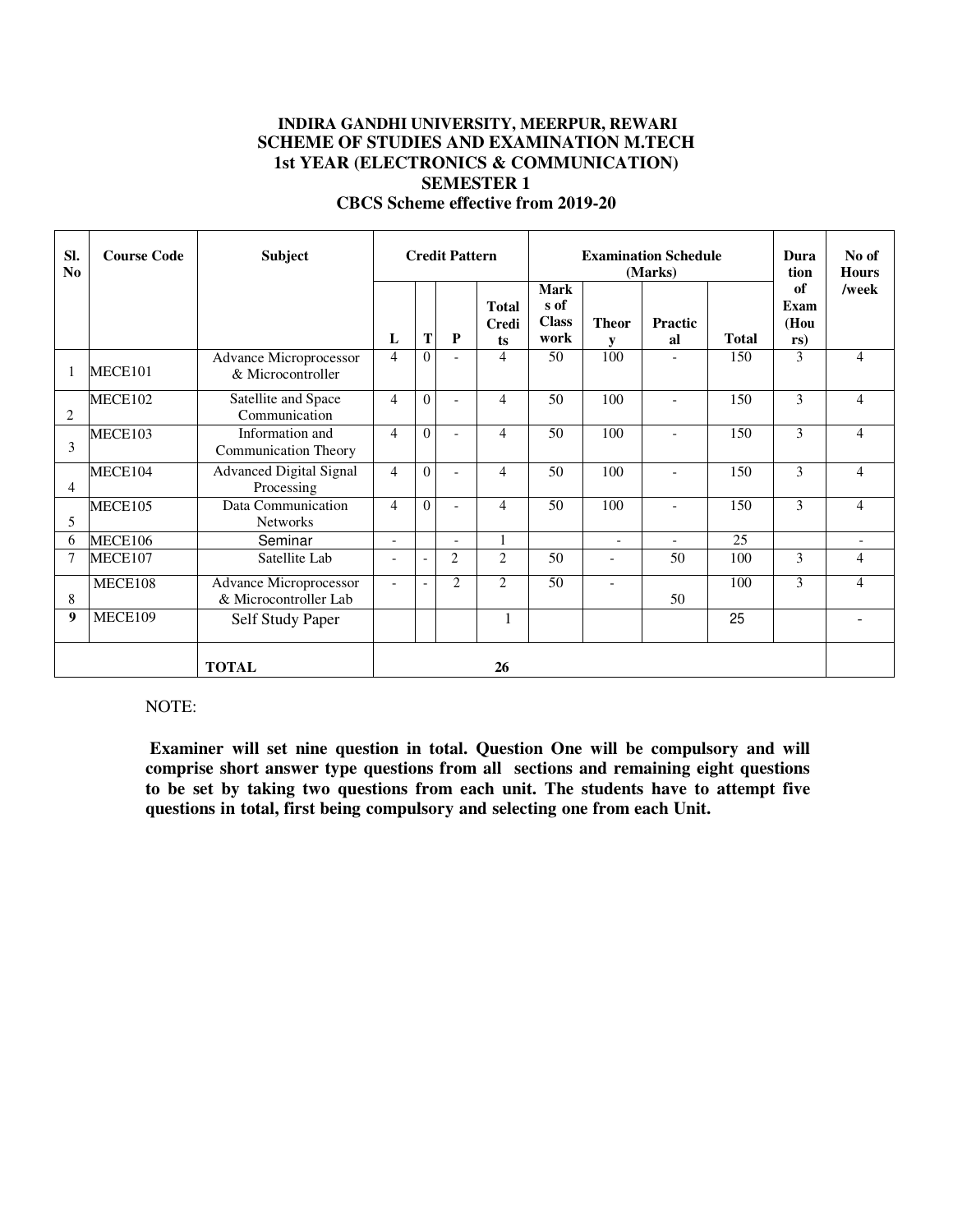# **INDIRA GANDHI UNIVERSITY, MEERPUR, REWARI SCHEME OF STUDIES AND EXAMINATION M.TECH 1st YEAR (ELECTRONICS & COMMUNICATION) SEMESTER 2 CBCS Scheme effective from 2019-20**

| <b>SI</b>      | Course No.                                         | <b>Subject</b>                   |                | <b>Credit Pattern</b><br><b>Examination Schedule</b><br>(Marks) |                          |                                    |                                             |                |                          | <b>Duration</b><br>of Exam |                |
|----------------|----------------------------------------------------|----------------------------------|----------------|-----------------------------------------------------------------|--------------------------|------------------------------------|---------------------------------------------|----------------|--------------------------|----------------------------|----------------|
| N<br>0         |                                                    |                                  |                | T                                                               | P                        | <b>Total</b><br><b>Credi</b><br>ts | <b>Marks</b><br>of<br><b>Class</b><br>works | <b>Theory</b>  | <b>Practical</b>         | <b>Total</b>               | (Hours)        |
|                | MECE201                                            | Wireless Mobile<br>Communication | $\overline{4}$ | $\theta$                                                        |                          | 4                                  | 50                                          | 100            |                          | 150                        | $\overline{3}$ |
| $\overline{2}$ | MECE202                                            | Optical<br>Communication         | $\overline{4}$ | $\Omega$                                                        | $\overline{\phantom{0}}$ | 4                                  | 50                                          | 100            | $\overline{a}$           | 150                        | 3              |
| 3              | MECE203                                            | Seminar                          | $\blacksquare$ |                                                                 | $\blacksquare$           | 1                                  |                                             | $\frac{1}{2}$  | $\overline{\phantom{a}}$ | $\overline{25}$            |                |
| $\overline{4}$ | MECE204                                            | VLSI Lab                         | ÷.             | $\overline{a}$                                                  | $\overline{c}$           | $\overline{2}$                     | 50                                          | $\overline{a}$ | 50                       | 100                        | 3              |
| 5              | MECE205                                            | Optical<br>Communication Lab     | ÷.             |                                                                 | $\overline{c}$           | $\overline{c}$                     | 50                                          | $\overline{a}$ | 50                       | 100                        | 3              |
| 6              | MECE206A<br>or ECE206B<br>or ECE206C<br>or ECE206D | Elective-1<br>(DCEC)             | $\overline{4}$ | $\Omega$                                                        |                          | 4                                  | 50                                          | 100            |                          | 150                        | 3              |
| 7              | MECE208                                            | <b>Foundation Elective</b>       |                |                                                                 |                          | 2                                  |                                             |                |                          |                            |                |
| 8              | MECE209                                            | Self Study Paper                 |                |                                                                 |                          | 1                                  |                                             |                |                          | 25                         |                |
| <b>TOTAL</b>   |                                                    |                                  |                |                                                                 | 20                       |                                    |                                             |                |                          |                            |                |

**NOTE: Examiner will set nine questions in total. Question One will be compulsory and will comprise short answer type questions from all sections and remaining eight questions to be set by taking two questions from each unit. The students have to attempt five questions in total, first being compulsory and selecting one from each Unit.** 

**Elective 1 : Choose any one from the following four papers:** 

MECE206A - Electronic System Design MECE206B - Image Processing MECE206C - ADVANCED MATHEMATICS FOR ENGINEERS MECE206D - VLSI Design

**Foundation Elective:** A candidate has to select this paper from the pool of Foundation Electives provided by the University.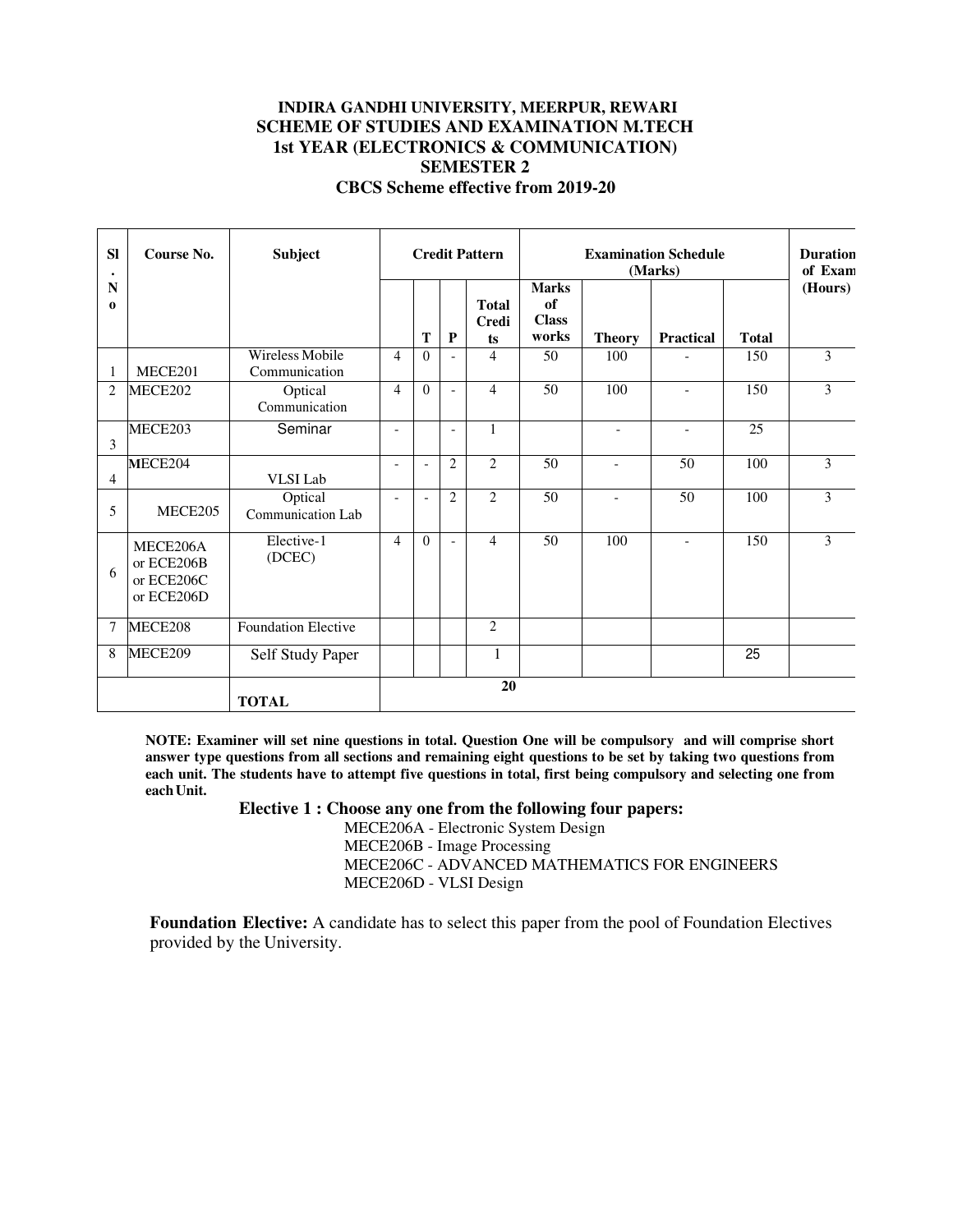# **General Instructions**

# 1. **Seminar**

Max Marks-25

Every candidate will have to deliver a seminar of 30 minutes duration on a topic (not from the syllabus) which will be chosen by him / her in consultation with the teacher of the department. The seminar will be delivered before the students and teachers of the department. A three member committee (one coordinator and two teachers of the department of different branches) duly approved by the departmental council will be constituted to evaluate the seminar. The following factors will be taken into consideration while evaluating the candidate.

Distribution of marks will be as follows:

- 1. Presentation 10 marks
- 2. Depth of the subject matter 10 marks
- 3. Answers to the questions 05 marks

# 2. **Self Study Paper**

# Max.Marks-25

**Objective:** This course intends to create habits of reading books and to develop writing skills in a manner of creativity and originality. The students are to emphasis his/her own ideas/words which he/she has learnt from different books, journals and newspapers and deliberate the same by adopting different ways of communication techniques and adopting time scheduling techniques in their respective fields. This course aims: - To motivate the students for innovative, research and analytical work - To inculcate the habit of self study and comprehension - To infuse the sense of historical back ground of the problems - To assess intensity of originality and creativity of the students. Students are guided to select topic of their own interest in the given area in consultation with their teachers/Incharge/Resource Person.

# **Instructions for Students**

- 1. Choose the topic of your interest in the given areas and if necessary, seek the help of your teacher.
- 2. Select a suitable title for your paper.
- 3. You are expected to be creative and original in your approach.
- 4. Submit your paper in two typed copies of A4 size 5-6 pages (both sides in 1.5 line spaces in Times New Roman Font size 12).
- 5. Organize your paper in three broad steps: (a) Introductions (b) Main Body (c) Conclusion
- 6. Use headings and sub-headings
- 7. Use graphics wherever necessary
- 8. Give a list of books/references cited/used
- 9. The external examiner will evaluate the self-study paper in two ways i.e. Evaluation 15 Marks and Viva-Voce 10 marks.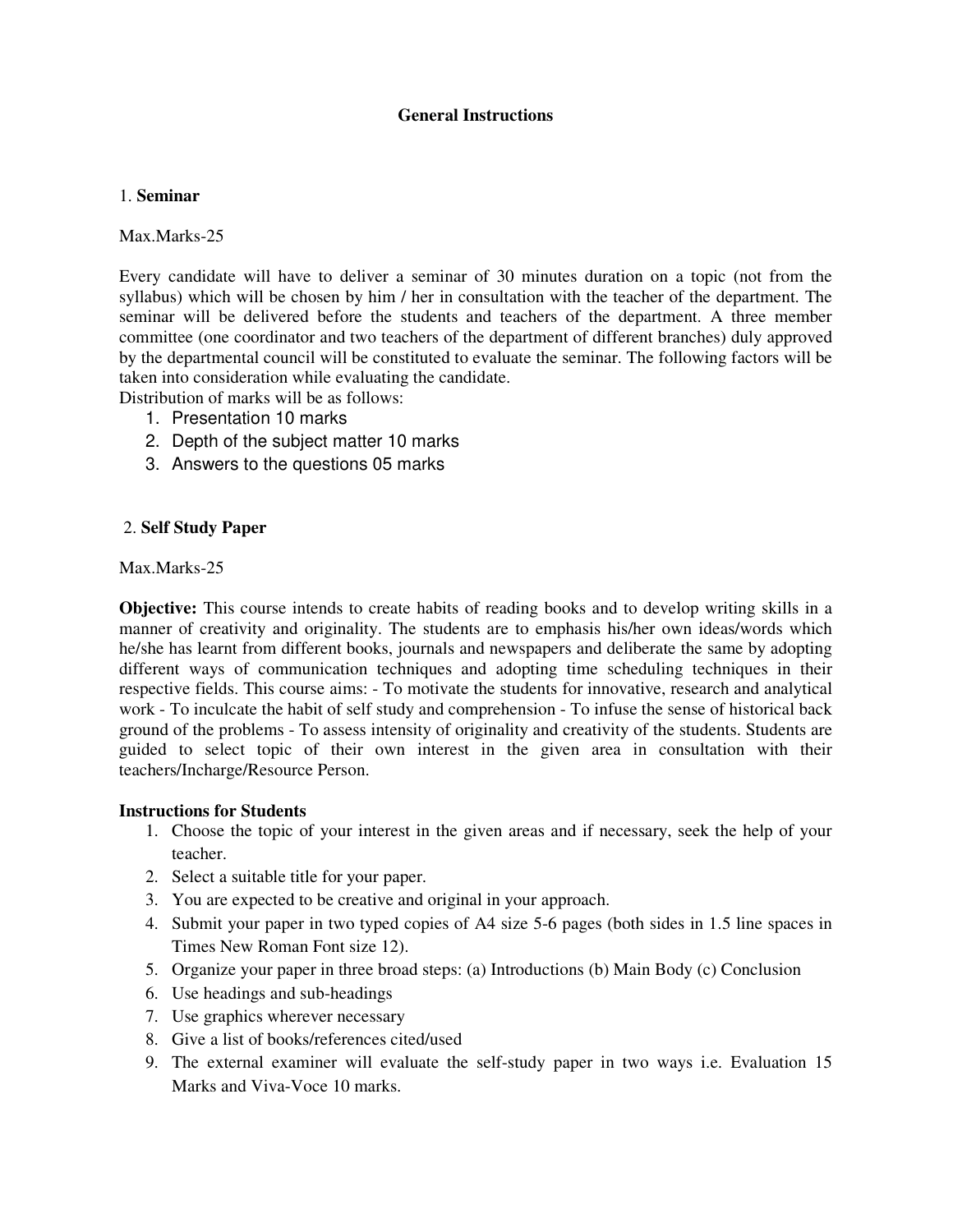# **Distribution of Marks**

1. The evaluation is divided into different segment as under : 15 Marks

- i. Selection of Topic 3 Marks
- ii. Logical Organization of subject matter 5 Marks
- iii. Conclusions 5 Marks
- iv. References 2 Marks

2. Viva-Voce: - 10 Marks

The external examiner will hold Viva-Voce based on contents of the student's Self Study Paper focusing upon the description by the Candidate.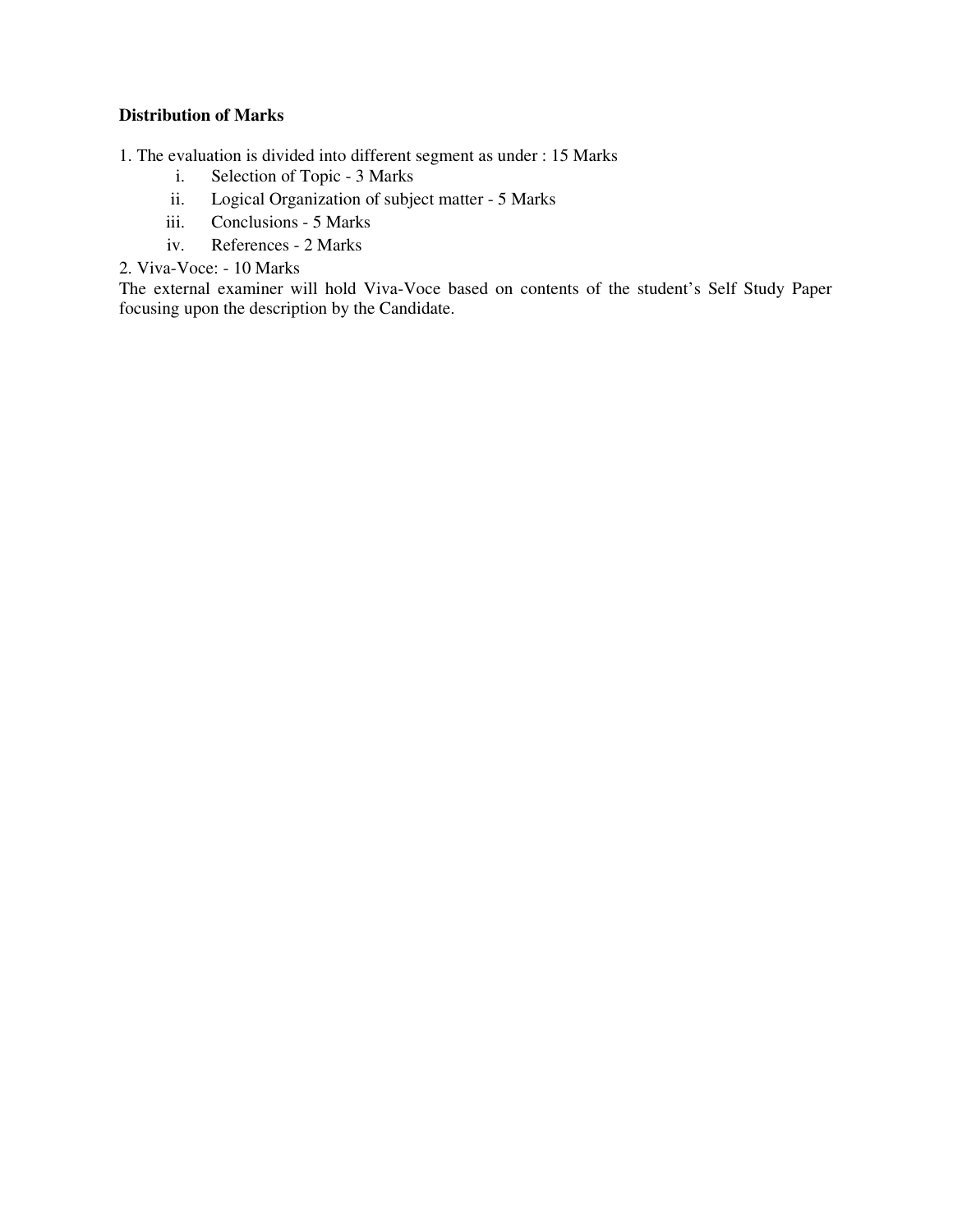# **MECE101 ADVANCED MICROPROCESSOR & MICROCONTROLLERS**

L T P Marks Credits

4 - - Exams : 100 4 Sessionals : 50 Total : 150 4

Duration of Exam : 3 hrs.

# **SECTON - A**

**Design of basic microprocessor architectural Concepts :** Microprocessor architecture, word Lengths, addressable memory, Microprocessor's speed architectural characteristics, registers, instruction, memory addressing architecture, ALU, GPR's Control logic & internal data bus.

**Microprocessor Instructions & Communication:** Instruction Set ,Mnemonics, Basic Instruction Types, Addressing modes ,Microprocessor I/O connecting I/O put to Microprocessor ,Polling and Interrupts , Interrupt and DM. Controllers.

# **SECTION B**

**Microcontroller:**Introduction 8051 architecture and programming model. Internal RAM and registers, I/O parts, Interrupt system & Instruction sets.

# **SECTION C**

**Advanced microprocessors:**Intel X86 family of advanced Microprocessor, programming model for 86 family. X85 addressing modes, instruction set, hardware. Motorola 68 XXX family of microprocessor, 68 XXX addressing modes , instruction set, hardware.

### **SECTION D**

**Microprocessor I/O:** Data Communication, parallel I/O serial communication, Serial interface and UART modems, I/O devices, D/A,A/D interface, special I/O devices.

**Developing Microprocessor Based Products:**Introduction to the Design Process, Preparing the specifications, Developing a design, Implementing and Testing and design, Regulatory Compliance Testing, design tool for Microprocessor Development.

# **Text Books:**

M. Gilmore, "Microprocessors Principals and Application", MGH

Rajkamal, "Embedded System, Architecture & Programming", TMH

# **Reference Books:**

Berry B. Berry, " Inter Series of microprocessors", PHI

C. V. Hall, " Microprocessor & Interfacing", TMH Peatman, "Microprocessor Based System

Design", Pearson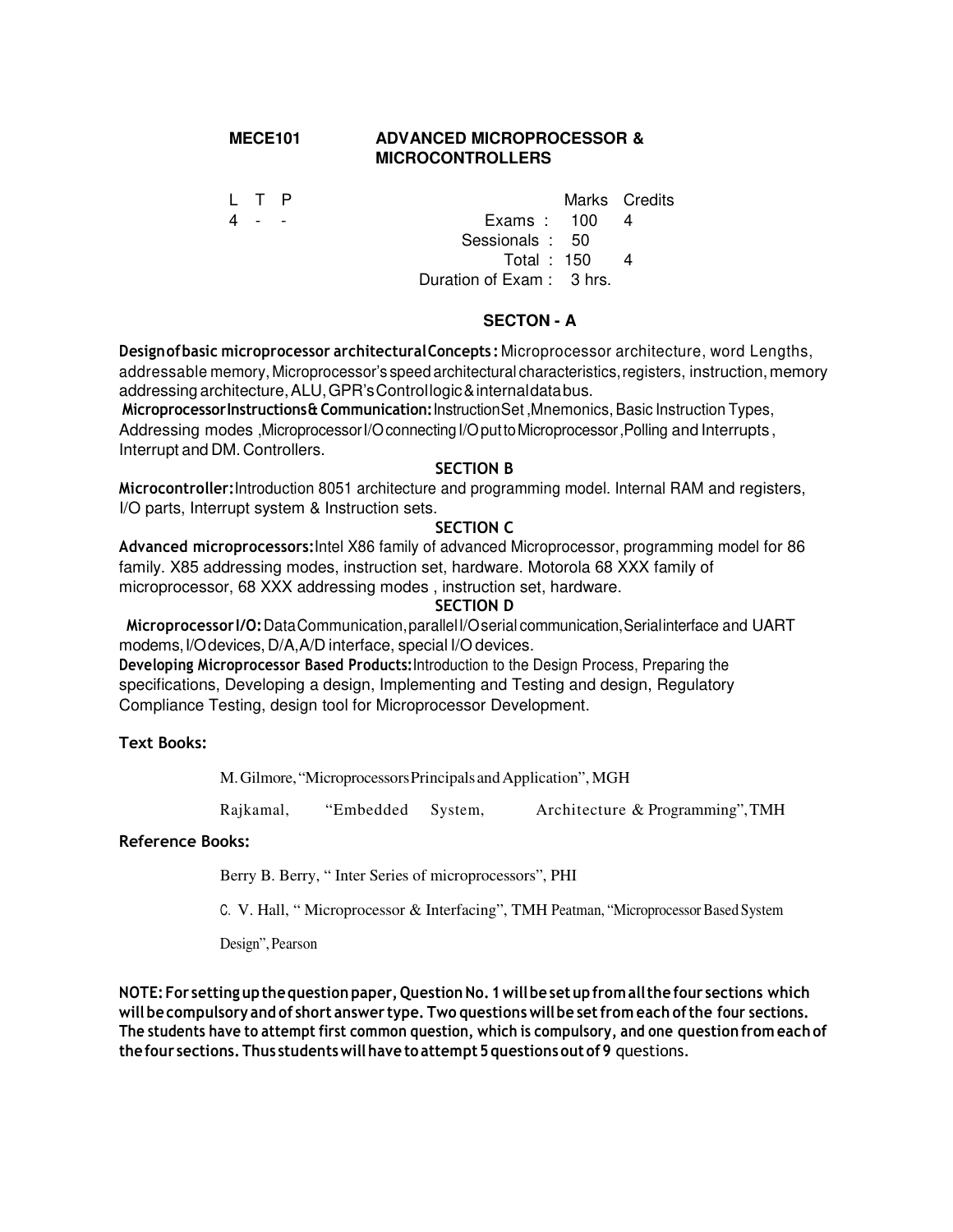# **MECE102 SATELLITE AND SPACE COMMUNICATION**

L T P Marks Credits  $Examples: 100 4$ Sessionals : 50 Total : 150 Duration of Exam : 3 hrs. 4

# **Section-A**

**Introduction :** Brief History of evolution & growth of communication satellite, Synchronous satellite, Satellite frequency allocation & Band spectrum, Advantages of satellite communication, Active & Passive satellite. Applications of satellite communication.

# **Section-B**

**Orbits of satellite**: Kepler`s Laws , Low, medium and Geo synchronous main characteristics, Angle period, Returning period, Angle of Evaluation, Propagation Delay, Orbital Spacing. **Satellite Links**: Design of down links, up link design, Delay transponders, Earth Stations, Antennas and Earth coverage, Altitude and eclipses

#### **Section-C**

**Earth space propagation effects**: Free space loss, Atmospheric absorption, Rainfall Attenuation, Ionospheric scintillation, Telemetry, Tracking and command of satellites. **Detection:** QPSK offset QPSK and MSK. Coherent and non coherent detection. Error rate performance.

### **Section-D**

**Synchronization:** Principle and techniques, Multiple Access Techniques, FDMA, TDMA system: concept and configuration, system timing frames format, VSAT, Random access, space communication, TELSAT and INSAT system. GPS systems

#### **Text Books**

- 1. Satellite Communications : Dennis Roddy, TMH
- 2. Satellite Communication : D.C. Aggarwal ; Khanna Publishers.

#### **Reference Books**

- 1 J. Martin: Communication Satellite System, PH Englewood.
- 2 Satellite Communication: T. Pratt and C.W. Boston, John Willey and sons
- 3 Satellite Communication : Monojit Mitra, PHI
- 4 Fundamentals of satellite Communication: K.N.Raja Rao, PHI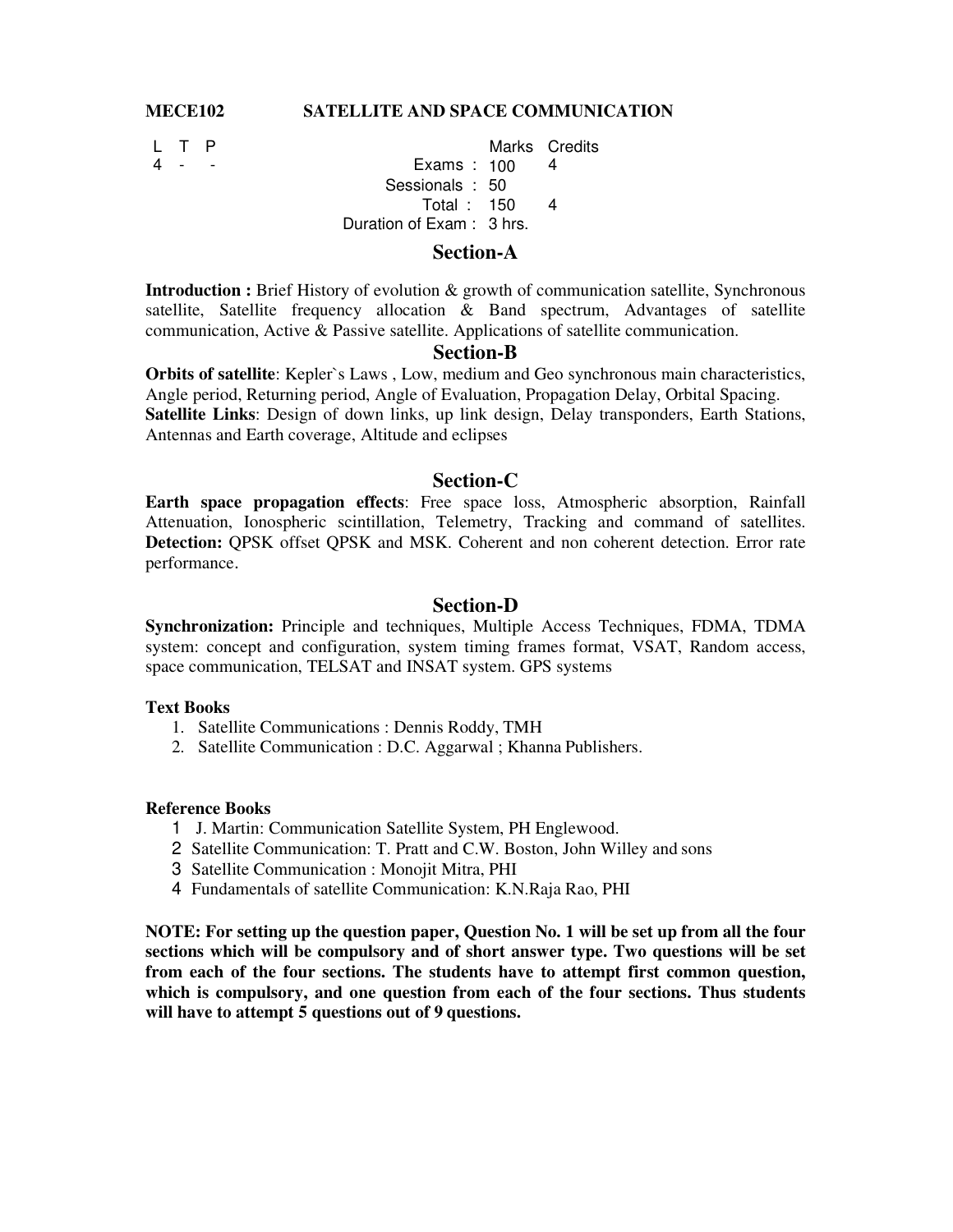#### **MECE103 INFORMATION & COMMUNICATION THEORY**

L T P Marks Credits 4 - - Exams : 100 4 Sessionals : 50 Total : 150 Duration of Exam : 3 hrs. 4

#### **SECTION A**

**Information Theory:** Concept of Information and Entropy, Shanon's theorems, Channel Capacity Self information, Discrete and Continuous entropy, Mutual and joint information, Redundancy.

### **SECTION B**

**Coding Theory:** Source encoding & channel encoding, Error detection & Correction, Various codes for channel coding, Rate Distortion functions.

#### **SECTION C**

**Codes used in Information Theory:** Linear block codes, systematic linear codes& optimum coding for Binary symmetric channel, The Generator & parity check matrices, Syndrome decoding & Symmetric channels, Hamming codes, Weight enumerator, Perfect codes, BCH codes, Idempotent & Mattson Solomon polynomials, Reed Solomon codes, Justeen codes, MDS codes & generalized BCH codes, Convolution codes & Viterbi decoding algorithm.

#### **SECTION D**

**Performance of codes:** Performance of linear block codes & convolution codes, code incurable error probability Upper & lower bounds.

#### **Text books:**

- 1. Blahut R.E. , Theory and practice of error control codes, AWL1983.
- 2. Wilson, Digital Modulation and coding, Pearson

#### **Reference Books:**

- 1. B.P. Lathi, Communication System, Oxford
- 2. Ranjan Bose, Information Theory, Coding & Cryptography, TMH
- 3. J. Dass. , S.K. Malik & P.K. Chatterjee, Principles of digitals communication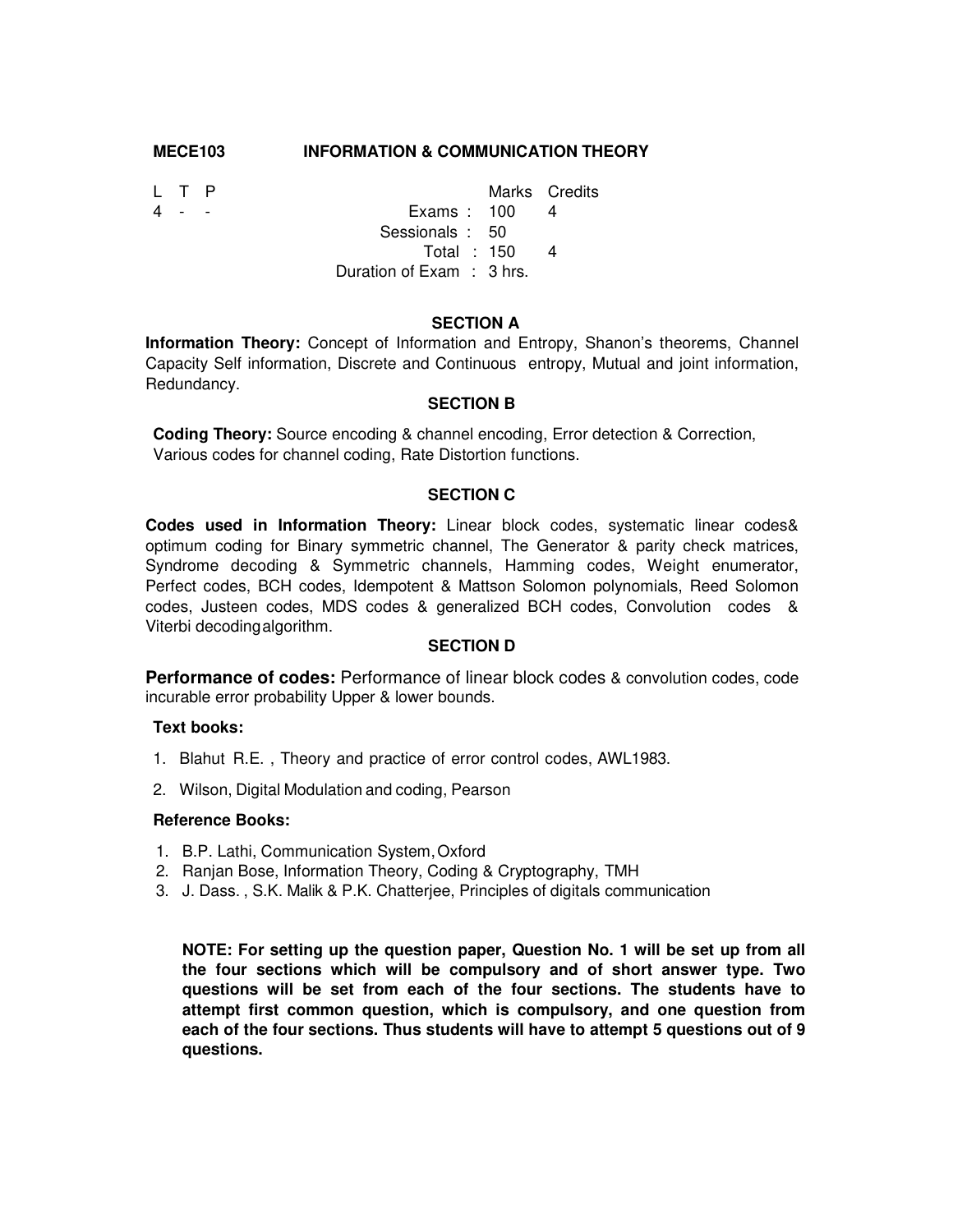# **MECE104 ADVANCED DIGITAL SIGNAL PROCESSING**

|  |                     | Marks Credits                                                              |
|--|---------------------|----------------------------------------------------------------------------|
|  |                     | $\overline{4}$                                                             |
|  |                     |                                                                            |
|  |                     |                                                                            |
|  |                     |                                                                            |
|  | $\top$ $P$<br>4 - - | Exams: $100$<br>Sessionals: 50<br>Total: $150$<br>Duration of Exam: 3 hrs. |

#### **SECTION A**

**Introduction of DSP:** Introduction to Signal Processing, Discrete Linear Systems, superposition Principle, Unit-Sample response, stability & causality Criterion.

**Fourier Transform & inverse Fourier transform:** Frequency domain design of digital filters, Fourier transform, use of Fourier transform in Signal processing. The inverse fourier transform, Sampling continuous function to generate a sequence, Reconstruction of continuous -time signals from Discrete-time sequences.

#### **SECTION B**

**DFT & FFT & Z transform with Applications:** Discrete Fourier transform, properties of DFT, Circular Convolution, Fast Fourier Transform, Realizations of DFT. The Z-transform, the system function of a digital filter, Digital Filter implementation from the system function, the inverse Ztransform, properties & applications, Special computation of finite sequences, sequence of infinite length & continuous time signals, computation of fourier series & time sequences from spectra.

#### **SECTION C**

**Digital Filter Structure & Implementation:** Linearity, time- invariance & causality, the discrete convolution, the transfer function, stability tests, steady state response, Amplitude & Phase characteristics, stabilization procedure, Ideal LP Filter, Physical reliability & specifications.FIR Filters, Truncation windowing & Delays, design example, IIR Filters: Review of design of analog filters & analog frequency transformation. Digital frequency transformation. Design of LP filters using impulse invariance method, Bilinear transformation, Phase equalizer, digital all pass filters.

#### **SECTION D**

**Implementation of Filters:** Realization block diagrams, Cascade & parallel realization, effect of infinite-word length, transfer function of degree 1&2, Sensitivity comparisons, effects of finite precision arithmetic on Digital filters.

#### **Text Books**

- 1. Alam V. Oppenheim & Ronald W. Schafer, "Digital Signal Processing" PHI.
- 2. JG Proakis, "Digital Signal Processing", (PHI) 3rd Edition.

#### **Reference Books**

1. Rabiner & Gold, "Theory & application of digital Signal Processing", PHI 1992.

Roman kuc, "Introduction to Digital Signal Processing," McGraw hill Edition.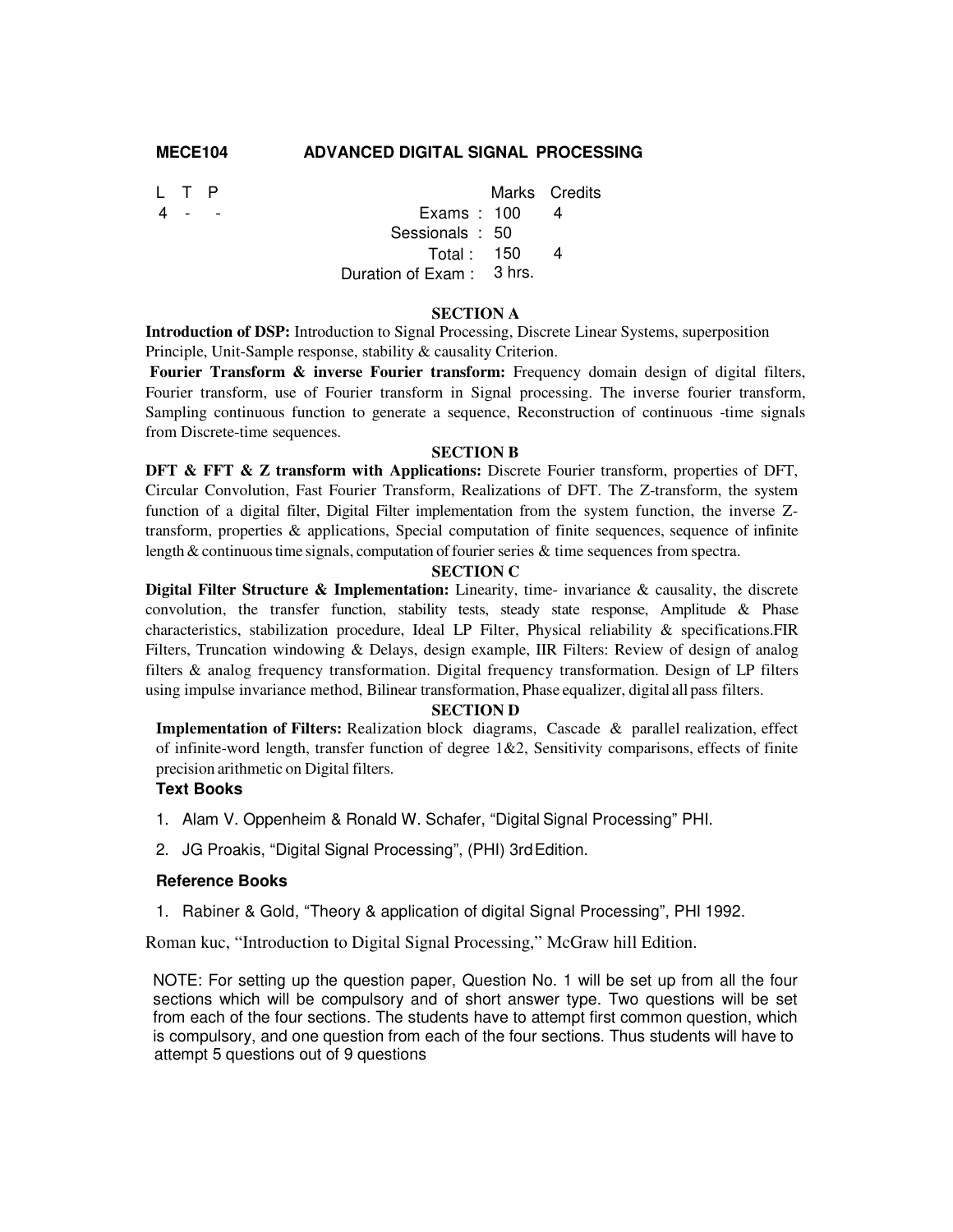#### **ECE105 DATA COMMUNICATION NETWORKS**

| LT P  |                          | Marks Credits |
|-------|--------------------------|---------------|
| 4 - - | Exam: $1004$             |               |
|       | Sessionals: 50           |               |
|       | Total : 150              |               |
|       | Duration of Exam: 3 hrs. |               |
|       |                          |               |

#### **SECTION A**

**Introduction to Data Transmission:** Overview of Data Communication and networking, Analog And Digital Data Transmission, Transmission Impairments, Various Transmission Media, Data Encoding.

**Digital Data Communication Techniques** : Asynchronous And Synchronous Transmission, Error Detection and correction techniques, Physical interfaces **SECTION B** 

**Data Link Control:** Link Configurations, Protocol principles (Error control, Flow control), Bit Oriented and character oriented protocol, Data link layer services, Link Control.

**Multiplexing:** F.D.M. Synchronous TDM, Statistical TDM **SECTION C** 

**Communication Networking Techniques:** Communication Networks, Circuit Switching, Message Switching, Packet Switching, Local Networking Technology, The bus / tree topology, the ring topology, Medium Access control protocols (CSMA/CD, Token ring, FDDI, DQDB).

#### **SECTION D**

**Computer Communication Architecture:** OSI and TCP/IP Model, Protocol And Architecture, Networking Access protocols, Inter Networking, Transport layer Protocols, Session Service And Protocols, and Presentation/ Application protocols

**ISDN Networks**: Concepts & Architecture, Protocols

#### **Text Books :**

- 1. William Stallings, "Data and Computer Communication", PHI, 4<sup>th</sup> Ed.
- 2. Forouzan, "Data communications and networking", TMH

### **Reference Books:**

- 1. Andrew Tanenbaum, "Computer Networking", PHI
	- 2. Godbole, "Data communications and network", TMH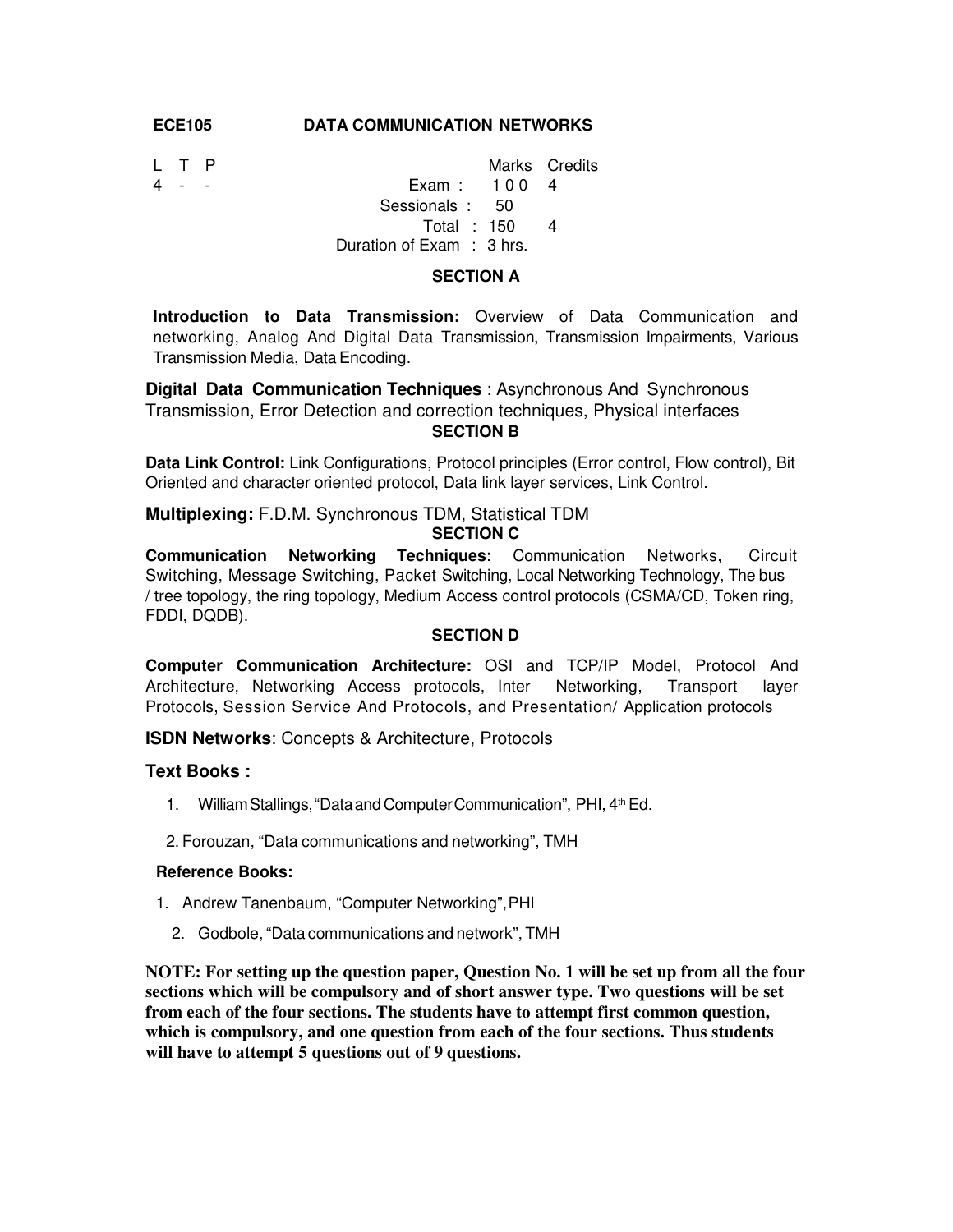# **MECE106 SEMINAR**

|                          | L T P |                          |              | <b>Marks Credits</b> |  |
|--------------------------|-------|--------------------------|--------------|----------------------|--|
| $\overline{\phantom{0}}$ |       | $\overline{\phantom{a}}$ | Sessional:   |                      |  |
|                          |       |                          | Total : $25$ |                      |  |

Every student will be required to present a seminar talk on a t o p i c a p p r o v e d b y the Deptt. except on his/herdissertation. The committee constituted by the Head of the Deptt. will evaluate the presentation.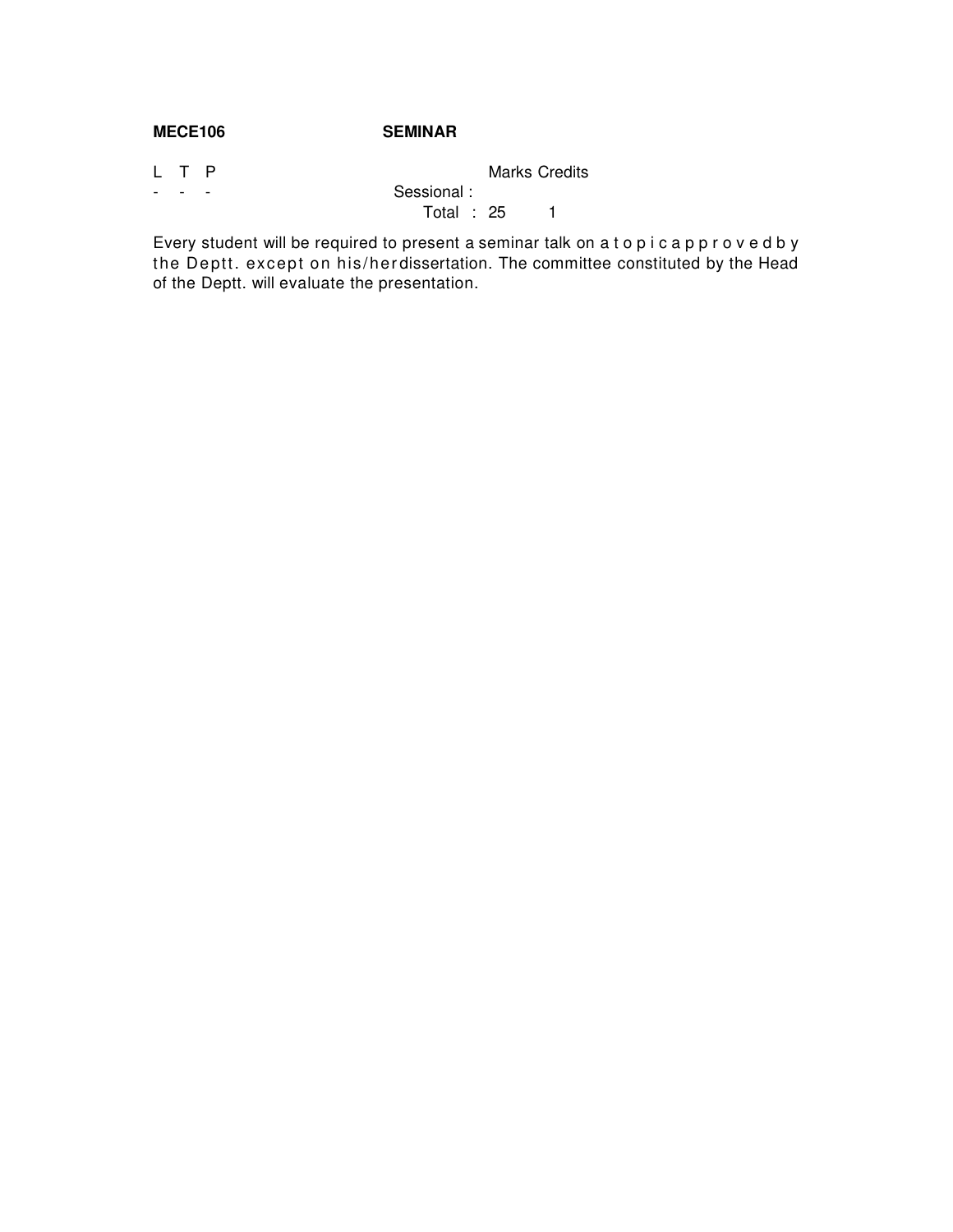# **MECE107 SATELLITE LAB**

- L T P - - 4
- Marks Credits Exams : 50 Sessionals : 50 Total : 100 2
- Duration of Exam : 3 hrs.
- 1. To Study the process of Transmitting Signal.
- 2. To Study the Base band Signal in a Satellite Link.
- 3. To estimate C/N Ratio.
- 4. To estimate S/N Ratio.
- 5. To setup digital satellite Communication Link.
- 6. To Study Black & White and Color T.V.
- 7. To plot radiation pattern of parabolic reflector.
- 8. To Study Satellite Communication Receiver.
- 9. To set up a PC to PC Sat. Com.Link using RS –232 port.
- 10. To measure the propagation delay of signal in a Sat.Com. Link.
- 11. To transmit & receive the function generator waveform through a Sat.Com. Link.
- 12. To set up a active & passive satellite communication link & study their difference.

# **NOTE:**

The scheme of awarding the grades to a student in the course will be supplied by the University to the examiner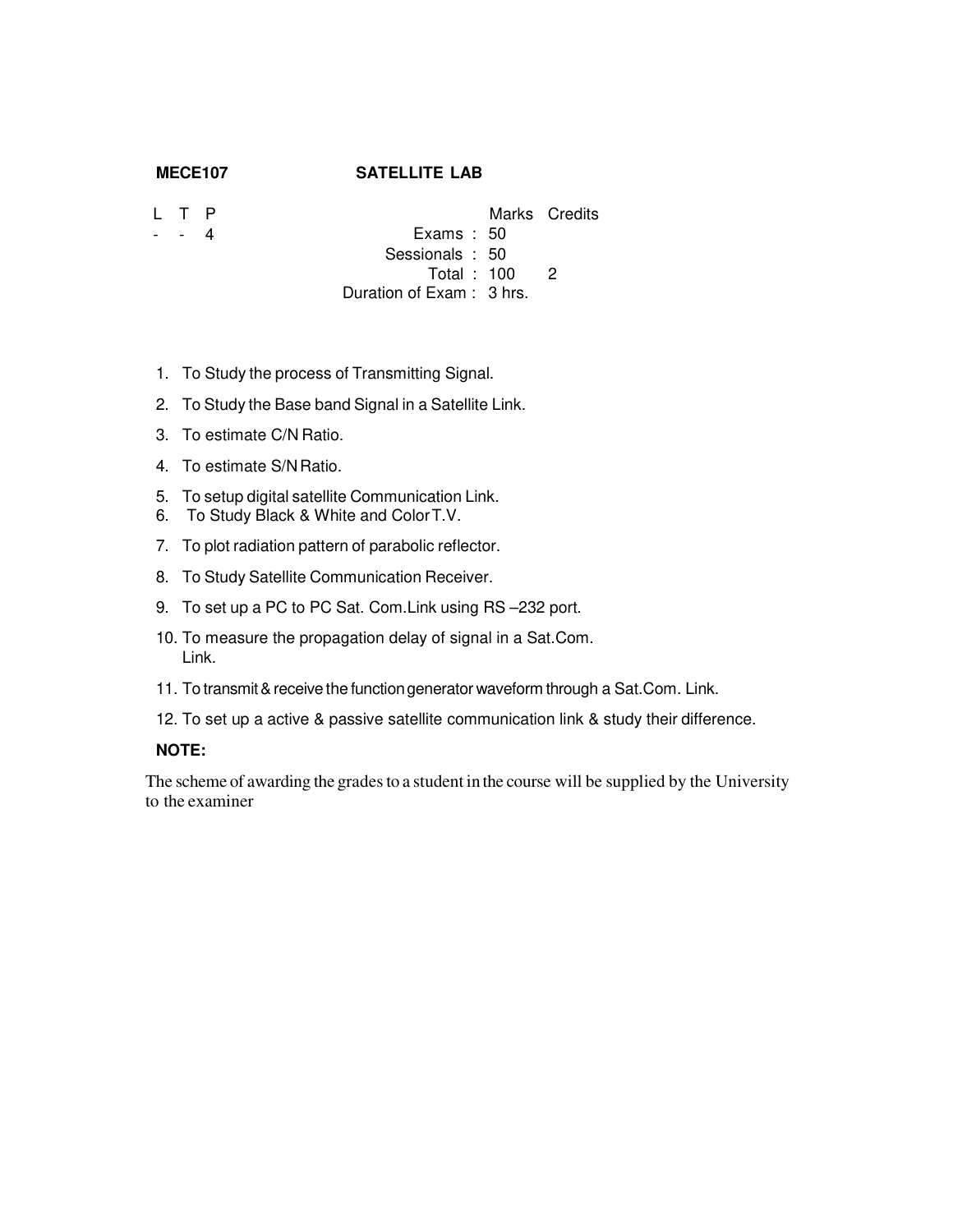# **MECE108 ADVANCED MICROPROCESSOR & MICROCONTROLLER LAB**

- L T P
- - 4
- Marks Credits
- Exams : 50 Sessionals : 50
	- Total : 100 2

Duration of Exam : 3 hrs.

(A few experiments may be designed & included in this list depending upon the infrastructure available in the institute)

- 1. To study the architecture of 8086 Kit
- 2. Write an ALP to convert a hexadecimal No. to decimal No. in single step execution (DEBUG)
- 3. Write an ALP to enter a word from keyboard and to display
- 1. Write an ALP for addition of two one digit Numbers.
- 2. Write an ALP to display a string
- 3. Write an ALP reverse a string
- 4. Write an ALP to check whether the No. is Palindrome
- 5. To study the Microcontroller Kit
- 6. Write an ALP to generate 10 KHz frequency square wave
- 7. Write an ALP to generate 10 KHz & 100KHz frequency using interrupt
- 8. Write an ALP to interface intelligent LCD display
- 9. Write an ALP to interface intelligent LED display
- 10. Write an ALP to Switch ON alarm when Microcontroller receive interrupt
- 11. Write an ALP to interface one microcontroller with other using serial / parallel communication.

**NOTE:** The scheme of awarding the grades to a student in the course will be supplied by the University to the examiner.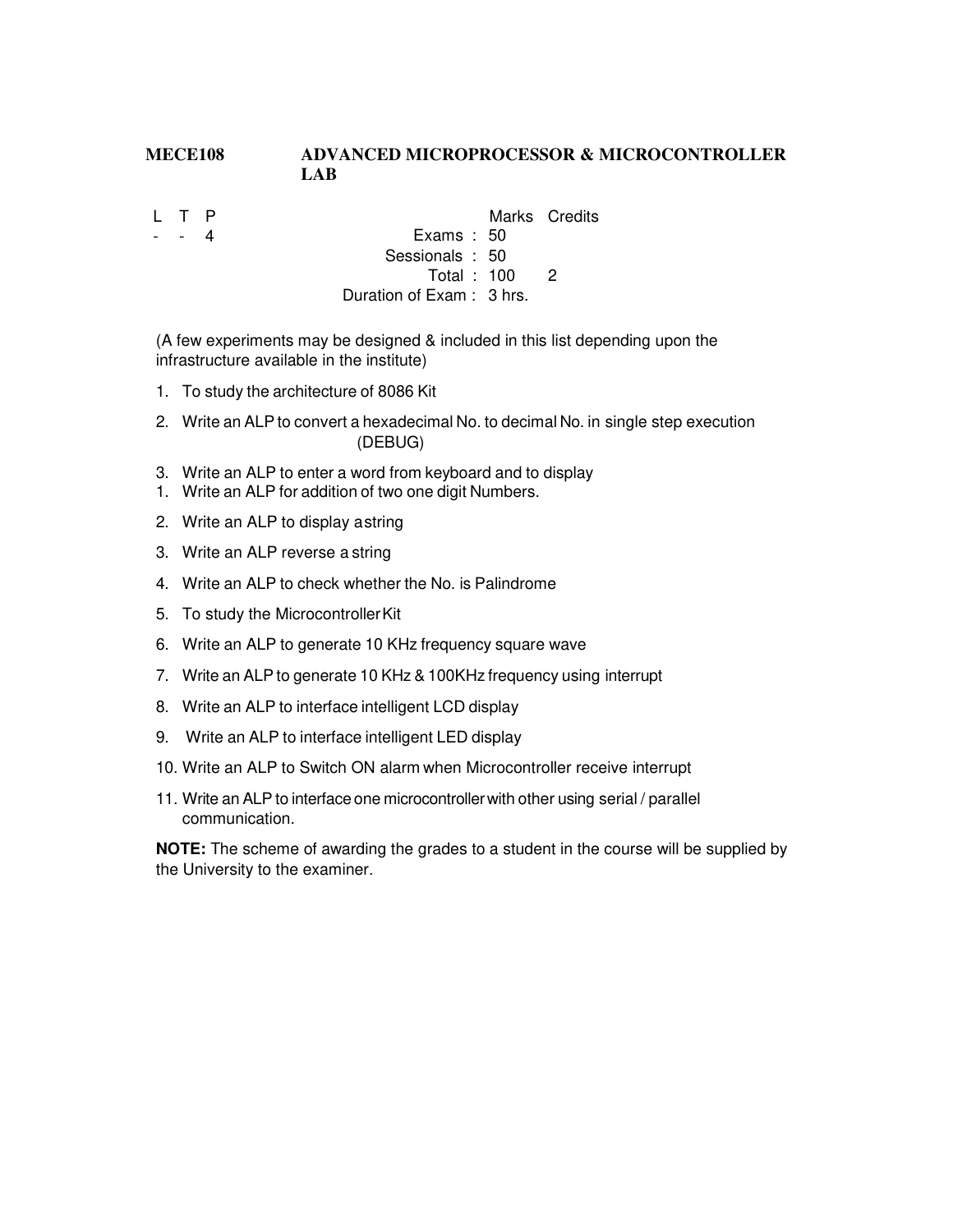# **MECE201 WIRELESS MOBILE COMMUNICATION**

L T P

4 - - Exams : 100 Marks Credits 4 Sessionals : 50 Total : 150 4 Duration of Exam : 3 hrs.

# **SECTION A**

**Introduction to mobile radio systems:** Paging systems, cordless telephone system, Cellular telephone systems- Cellular concept, frequency reuse, channel assignment strategies, Interference and system capacity, trunking and grade of service, cell splitting, sectoring, microcell zone concept, HO strategies.

# **SECTION B**

**Mobile radio propagation:** mechanism, free space path loss, log-distance path loss models, Okumara model, Hata model, PCS model, Wideband PCS microcell model, indoor propagation models, Jake's channel model, Multi path characteristics of radio waves, signal fading, Time dispersion, Doppler spread, coherence time LCR, fading statistics, diversity techniques

# **SECTION C**

**Introduction to spread spectrum communication, multiple access techniques used in mobile wireless communication:** FDMA/TDMA/CDMA, Cellular CDMA, packet radio protocols, CSMA, reservation protocols, capacity of cellular CDMA, soft HO

# **SECTION D**

**Wireless systems and standards**: GSM standards, signaling and call control, mobility management, location tracing, wireless data networking, packet error modeling on fading channels, Performance analysis of link and transport layer protocols over wireless channels, mobile data networking (mobile IP), wireless data services, IS-95, GPRS

# **Text Books:**

1. T. S. Rappaport, "wireless Communications: Principles and practices", PHI 1996.

2. William C. Y. Lee, " Mobile Cellular Telecommunications, Analog and Digital Systems", 2nd ed, MGH-1995.

#### **Reference Books:**

1. Kaveh Pahlavan & Allen H. Levesque, "Wireless Information Networks", Wiley series in Telecommunications and signal processing.

Kamilo Feher: Wireless Digital communications, Modulation and Spread Spectrum Applications PHI 2001.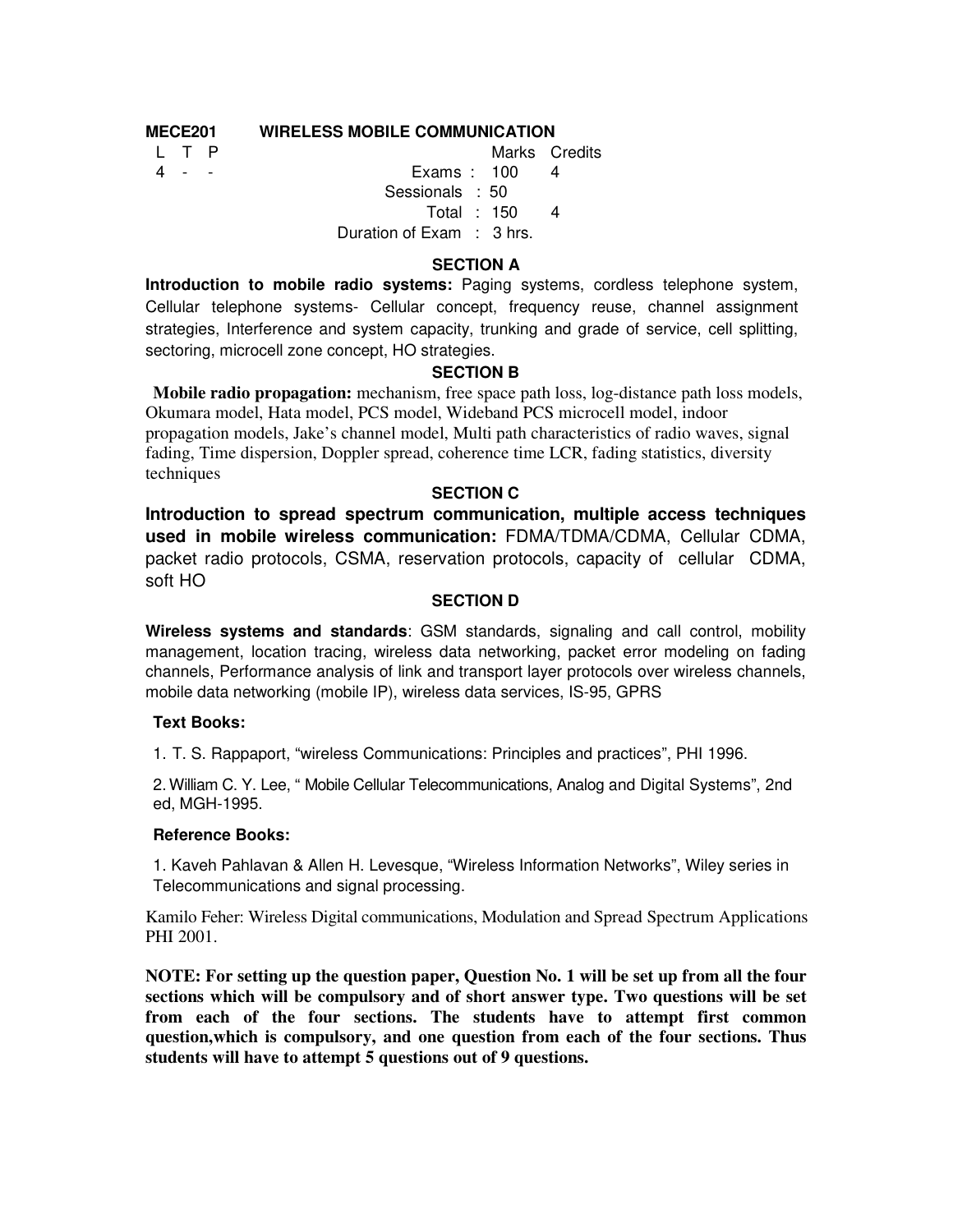#### **MECE202 OPTICAL COMMUNICATION**

L T P Marks Credits

4 - - Exams : 100 4 Sessionals : 50

Total : 150 4

Duration of Exam : 3 hrs.

### **SECTION A**

**Introduction:** Advantage of optical fiber communication, Elements of fiber communication link, Ray theory .and electromagnetic mode theory for optical propagation, step index and graded index fibers, Numerical Aperture.

**Optical fibers, Losses & Dispersion**: Attenuation, Absorption, Linear and non-linear scattering losses, Dispersion, overall fiber dispersion, polarization, fiber bending losses, multimode step index and graded index fibers, single mode fiber, plastic clad and all- plastic fibers, optical fiber cables, dispersion shifted and dispersion flattered fibers, practical fiber profiles.

#### **SECTION B**

**Optical Sources**: Basic concepts: LED for Optical Communication, Burrus type double hetro-structure, Surface emitting LEDs, Shape geometry, Edge emitting LEDs, LED to fiber launch systems semiconductor Lasers Theory, modulation and characteristics, Fabry-Perot lasers quantum well lasers and distributed feedback lasers.

**Photo Detectors**: P.I.N Photo Diodes: Theory and their characteristics, Avalanche photo diode detectors, Theory and their band width noise in APD.

# **SECTION C**

**Optical fiber communication System**: Optical transmitter circuit : LED and laser drive circuits, optical receiver circuit; Structure, Pre amplifier, AGC, Equalization, Optical power budgeting line loading , analog systems : analog modulation , direct modulation , sub carrier modulation , distribution system, Optical TDM sub-carrier multiplexing ,WDM .

# **SECTION D**

**Coherent Systems :**Coherent receiver, Homodyne and heterodyne detection, noise in coherent receiver, polarization control, Homodyne receiver , Reusability and laser linewidth, heterodyne receiver , synchronous, Asynchronous and self synchronous demodulation, phase diversity receivers.

# **Text books :**

1. John Gowar, "Optical Communication Systems", PHI.

2. Gerd Keiser, "Optical Fiber Communication", TMH

#### **Reference Books:**

1. Franz JH & Jain VK, "Optical Communication", Narosa Publns

John M. Senior, "Optical Communication", PHI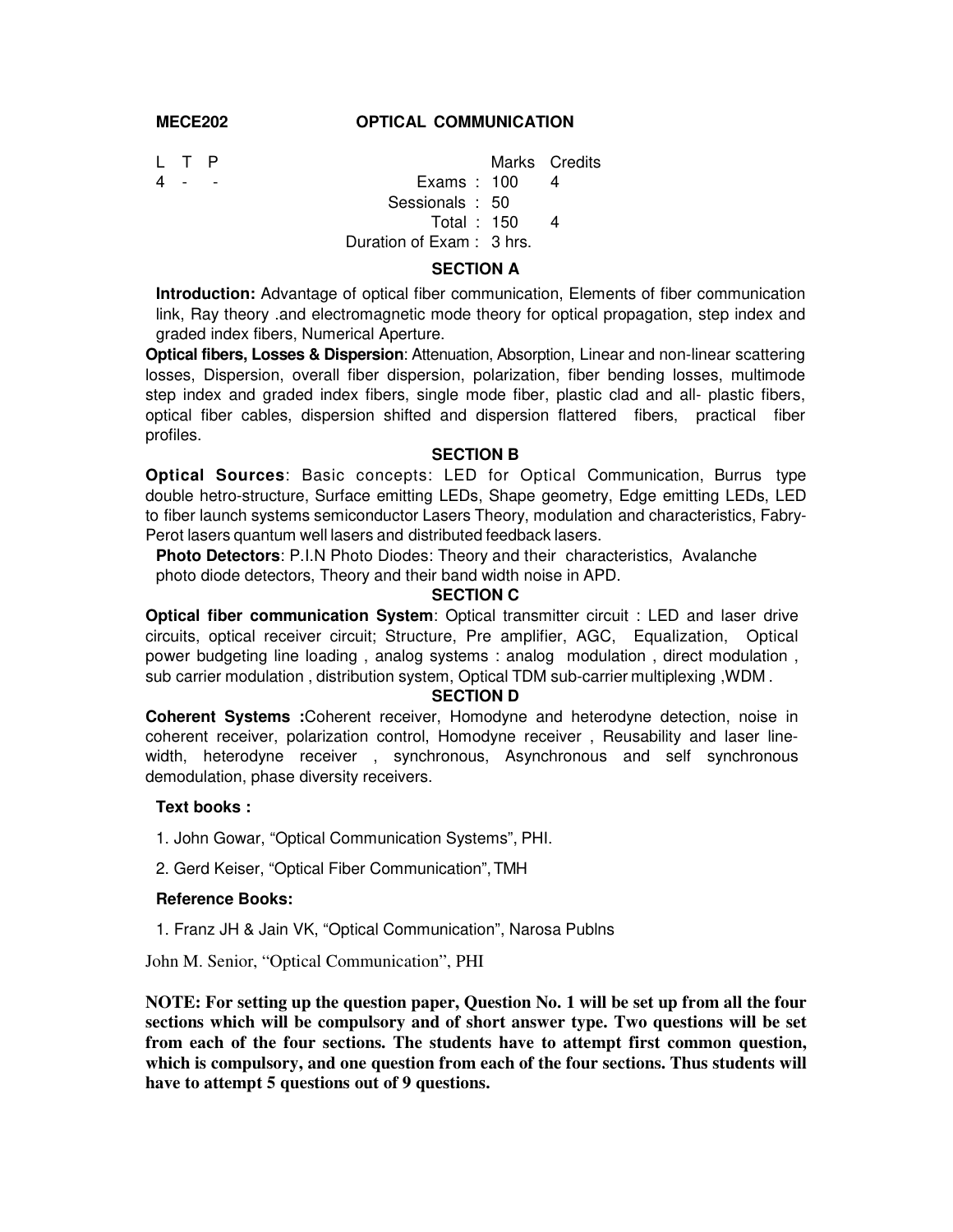# **MECE203 SEMINAR**

| L T P |              | <b>Marks Credits</b> |  |
|-------|--------------|----------------------|--|
| -     | Sessional:   |                      |  |
|       | Total : $25$ |                      |  |

Every student will be required to present a seminar talk on a t o p i c a p p r o v e d b y the Deptt. except on his/herdissertation. The committee constituted by the Head of the Deptt. will evaluate the presentation.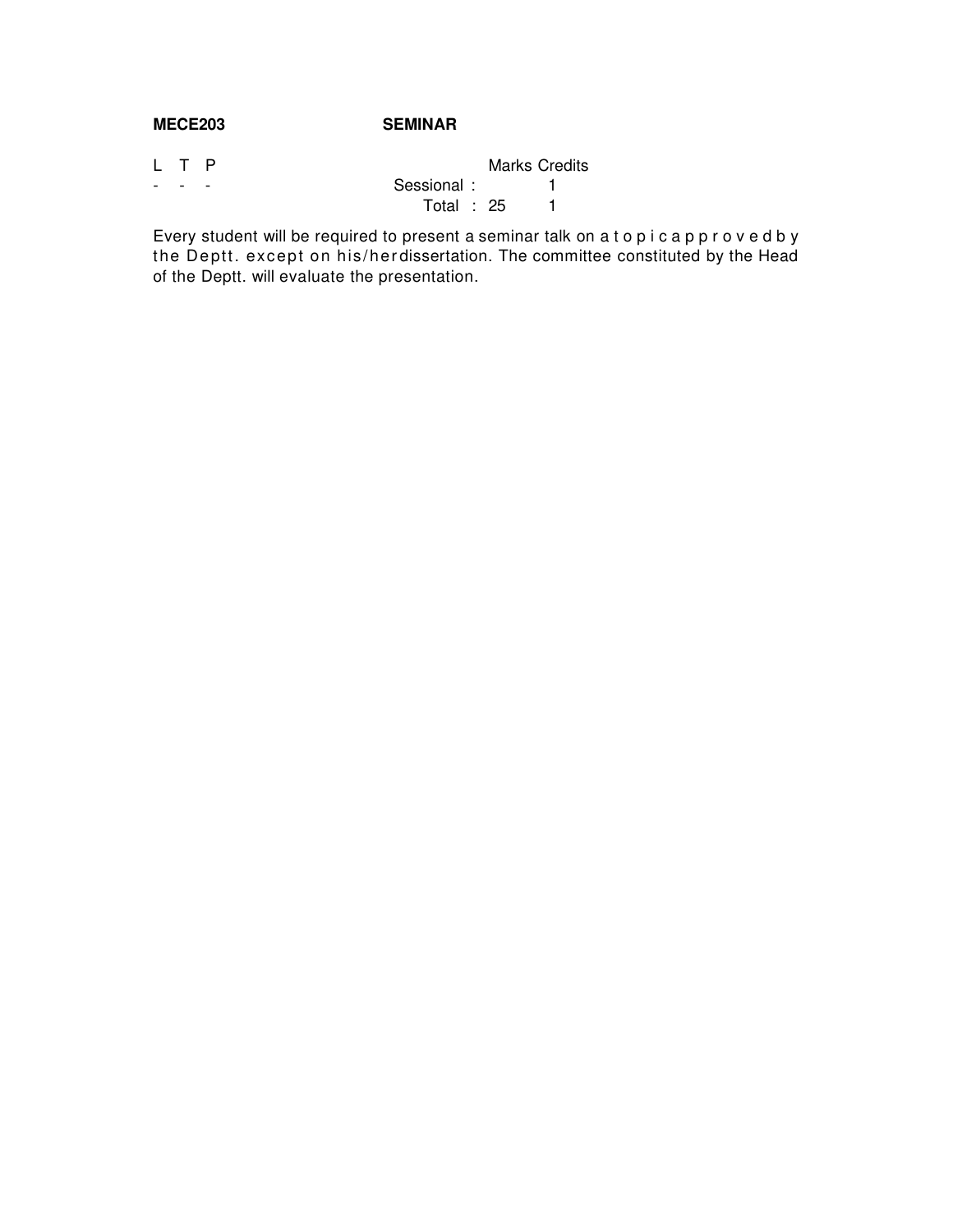### **MECE204 VLSI LAB**

L T P - - 4

Marks Credits Exams : 50

- - Sessionals : 50 Total : 100 2
	- Duration of Exam : 3 hrs.
- 1. Write a spice programme for CMOS inverter with following details.

pmos L = .8ym W=12.0um, nmos = 8um W=2.4um, nmos (kp=60u Vto=0.6v) pmos(kp=20u Vto=-0.8v)

- 2. Write a spice programme for CMOS nand gate with following details : Vdd=5 volt, pmos L=.8 um W=20um, nmos L = 8um W=um, nmos (kp=45u V to = 1.0v) pmos (kp=25u Vto=-1.2v)
- 3. Write a spice programme for CMOS nor gates with following details : Vdd=5volt, pmos L=8um W=20um, nmos L=Burn W=8um, nmos (kp=45u Vto-1.0v) Pmos (kp=25u Vto=-1.2v)
- 4. Design a d-latch with clk time period=6ns using nand gates with following specification : L=2U W=100U for n&p-mos, For n-mos Kn'=60U Vto = 0.6V) for p-mos kp=20U  $Vto=0.8V$
- 5. Design a half adder using nand gates with following specifications : for n-mos : L=20 W=100U, for p-mos L=2U W=650U, for n- mos Kn'=600 Vto=0.6V) for P-mos Kp=20U Vto=0.8v)
- 6. Design a full adder using half adder designed above.
- 7. Design the layout for PMOS in layout editor.
- 8. Design the Layout for NMOS in layout editor.
- 9. Design the layout for CMOS inverter with equal rise and fall time in layout editor.
- 10. Design the layout for 2-Input NAND gate.
- 11. Design the layout for 2-Input NOR gate.
- 12. Design the layout for clocked S-R flip-flop.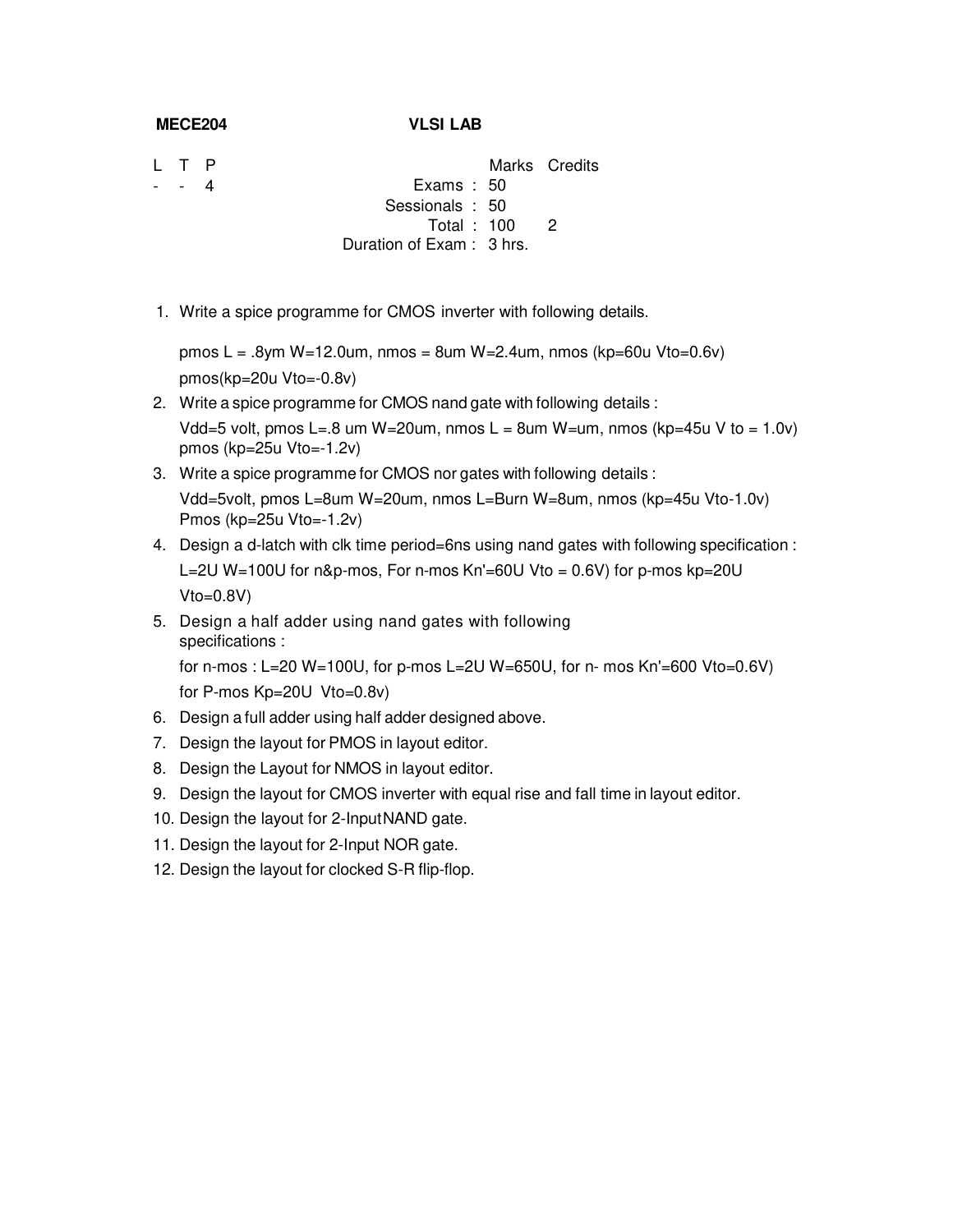#### **MECE205 OPTICAL COMMUNICATION LAB**

L T P Marks Credits - 4 **Exams** : 50 Sessionals : 50 Total : 100 2 Duration of Exam : 3 hrs.

(A few experiments may be designed & included in this list depending upon the infrastructure available in the institute)

- 1. Study of optical devices.
- 2. Study of fiber optical detector.
- 3. Study of fiber optical transmitters
- 4. Determination of numerical aperture of optical fiber
- 5. Study of characteristics of LED.
- 6. Study of characteristics of LASER diode.
- 7. Setting a fiber optic analog link.
- 8. Setting a fiber optic digital link.
- 9. Study of modulation demodulation of light source by direct amplitude modulation techniques.
- 10. Forming a PC to PC communication link using optical fiber & RS 232.
- 11. Setting up a fiber optic voice link.
- 12. Study of modulation & Demodulation of light source by PPM technique.
- 13. Studyof modulation&DemodulationoflightsourcebyPWMtechnique.
- 14. Study of Propagation loss & sending loss in optical fiber.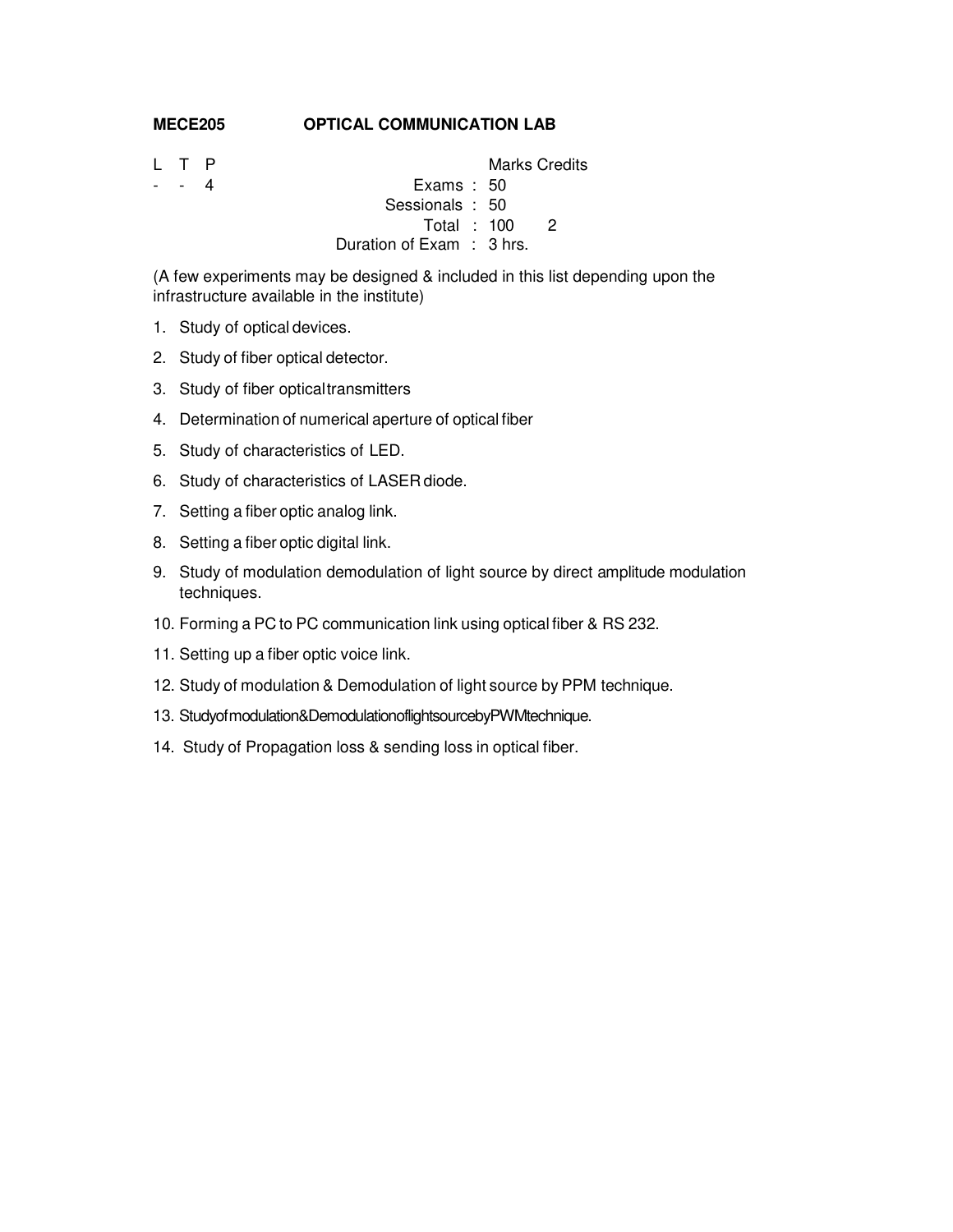#### **MECE206A ELECTRONIC SYSTEM DESIGN**

L T P Marks Credits 4 - - Exams : 100 4 Sessionals : 50 Total : 150 4 Duration of Exam : 3 hrs.

# **SECTION A**

**Review of Digital Electronics concept** 

**MSI and LSI Circuits And Their Applications:** Arithmetic Circuits, Comparators, Multiplexers, Code Converters, XOR And AND-OR INVERTER Gates, Wired Logic, Bus Oriented Structures, Tri-State Bus System, Propagation Delay.

# **SECTION B**

**Sequential Machines:** The Concept Of Memory, The Binary Cell, The Cell And The Bouncing Switch, Set / Reset, D, Clocked T, Clocked JK Flip Flop, Design Of Clock F/F, Conversion, Clocking Aspects, Clock Skew, State Diagram Synchronous Analysis Process, Design Steps For Traditional Synchronous Sequential Circuits, State Reduction, Design Steps For Next State Decoders, Design Of Out Put Decoders, Counters, Shift Registers and Memory.

#### **SECTION C**

**Multi Input System Controller Design:** System Controllers, Design Phases And System Documentation, Defining The System, Timing And Frequency Considerations, Functional, Position And Detailed Flow Diagram Development, MDS Diagram, Generation, Synchronizing Two System And Choosing Controller, Architecture, State Assignment, Next State Decoders And Its Maps, Output Decoders, Clock And Power Supply Requirements, MSI Decoders, Multiplexers In System Controllers, Indirect Addressed Multiplexers Configurations, Programmable System Controllers, ROM, PLA And PAL Based Design. Introduction to the CPLD & FPGA.

#### **SECTION D**

**Asynchronous Fini te State Machines:** Scop e, Asynchronous Analysis, Design Of Asynchronous Machines, Cycle And Races, Plotting And Reading The Excitation Map, Hazards, Essential Hazards Map Entered Variable, MEV Approaches To Asynchronous Design, Hazards In Circuit Developed By MEV Method.

Text Books:

- 1. Fletcher, "An Engineering Approach to Digital Design" PHI 1990
- 2. Z. Kohavi, "Switching and Finite Automata Theory", TMH

#### **Reference Books**

- 1. Markovitz, "Introduction to Logic Design", TMH
- 2. Mano, " Digital Design", PHI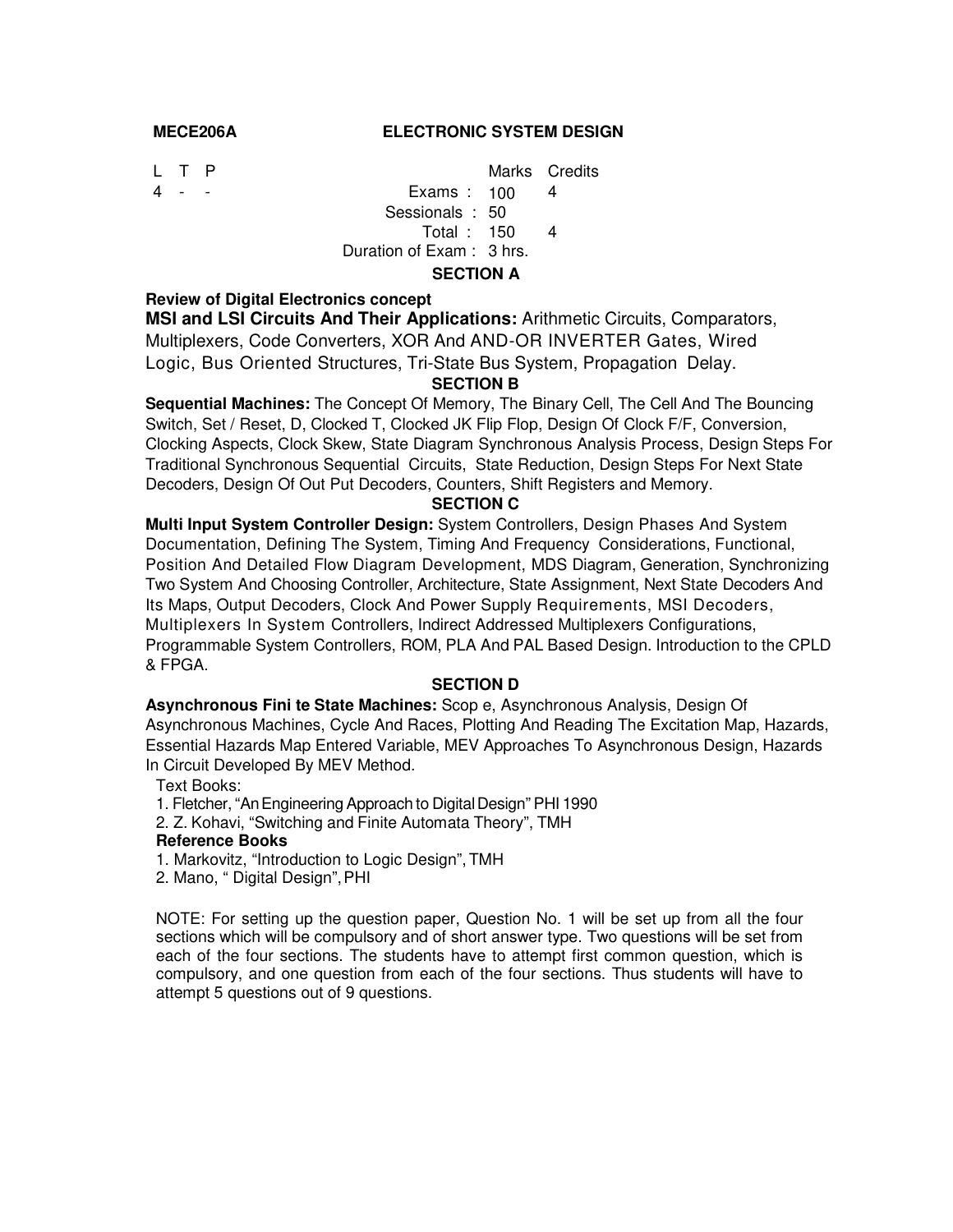# **MECE206B IMAGE PROCESSING**

L T P

Marks Credits

#### 4 - - Exams : 100 4 Sessionals : 50

# Total : 150 4

Duration of Exam : 3 hrs.

# **SECTION A**

**Introduction:** Elements of Digital Image Processing Systems, Image Acquisition, Storage, Processing Communication Display.

**Digital Image Fundamentals**: Visual Perception, simple image models, concept of uniform and nonuniform sampling & quantization, Relationships between pixels-neighbors of pixel, connectivity labeling of connected components. Relations, equivalence and Transitive closure, Distance measures, Arithmetic/ Logic operation, Imaging Geometry Basic and perspective transformation stereo imaging.

# **SECTION B**

**Image Transforms:** Discrete Fourier transform, 2-D Fourier Transforms and its properties. Fast Fourier transform and its uses. Walsh, Hadamard Discrete cosine, Heir and slant transforms hostelling their algorithms and computer implementations.

**Image Enhancement**: Spatial and frequency domain methods point processing, intensity transformation, Histogram processing image substation and Averaging spatial filtering, LP, HP and homo- morphic felling, generation of spatial marks, Color image processing.

### **SECTION C**

**Image Restoration**: Degradation model, digitalization of circulate and block circulate metrics, Algebraic approved invoice filtering, wiener filter, constrained least square restoration, Interactive restoration in spatial domain geometric transformation.

**Image Compression**: Redundancy models, error free compression, Lossy compression, Image compression standards.

# **SECTION D**

**Image Segmentation**: Detection of Discontinuity, Edge detection, Boundary detection, Thresholding, Regional oriented segmentation use of motion in segmentation.

**Representation and Description**: Image analysis, Pattern and their classes, Decision theoretical methods, Structural methods, Interpretation.

# **Text Books:**

- 1. Anil K Jain, "Fundamentals of Digital Image Processing", PHI Edition 1997.
- 2. Keenneth R Castleman, " Digital Image Processing", Pearson

#### **Reference Books:**

- 1. Rafael C. Gonzalez and Richard E. Woods, "Digital Image Processing", Pearson
- 2. Chanda & Majumder, "Digital Image Processing & Analysis", PHI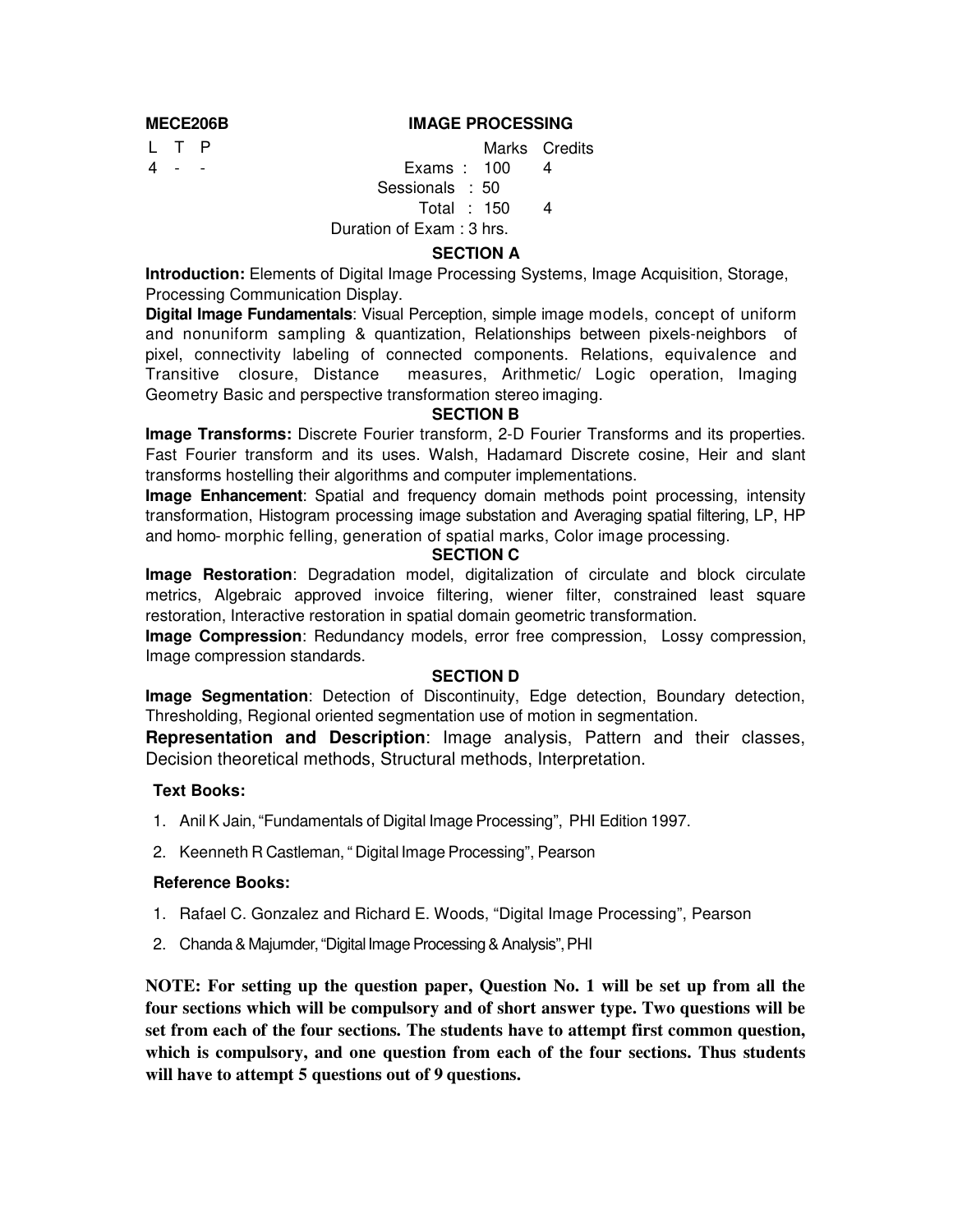# **MECE206C ADVANCED MATHEMATICS FOR ENGINEERS**

| $\top$ $P$ |                          | Marks Credits |
|------------|--------------------------|---------------|
| .          | Exams: $100$             |               |
|            | Sessionals: 50           |               |
|            | Total: $150$             |               |
|            | Duration of Exam: 3 hrs. |               |
|            |                          |               |

### **SECTION A**

**Fourier Transforms**: Introduction, Fourier Integral Theorem, Fourier Sine and Cosine Integral, Complex form of Fourier Integrals, Fourier Transforms, Inverse Fourier Transform, Properties, Modulation Theorem, Convolution Theorem for Fourier Transforms, Parseval's Identity, Fourier Transforms of derivative of functions, Relation between Fourier and Laplace transform.

# **SECTION B**

**Z –Transform** : Introduction, Properties of Z- Transform, Evaluation of inverse Z – Transform.

### **SECTION C**

**Matrices And Linear System Of Equations:** Solution of linear simultaneous equations by Gaussian elimination and its modification, Crout's triangularization method, Iterative methods- Jacobins method, Gauss-Seidal method, Determination of Eigen values by iteration.

### **SECTION D**

**Confor mal Mapp ing:** Conformal map ping, line ar transformations, Bi-linear transformations, Schwarz's-Christoffel transformations.

**Calculus Of Variations:** Euler-Lagrange's differential equation,

The Brachistochrone problems and other applications. Isoperi-

metric problem, Hamilton's Principle and Lagrange's Equation. Rayleigh-Ritz method, Galerkin method.

# **Text Book:**

- 1. Dr. B.S. Grewal; "Higher Engineering Mathematics", Khanna Publishers
- 2. Churchill, "Fourier Series and Boundary Values Problems", McGraw Hill.
- 3. Galfand & Fomin, "Calculus of Variations", Prentice Hall.

#### **Reference Books:**

- 1. Churchill, "Complex Variables & Applications", McGraw Hill.
- 2. Elsgole, "Calculus of Variations", Addison Wesley.
- 3. I.N. Sneddon.The Use of Integral Transforms", Tata McGraw Hill.